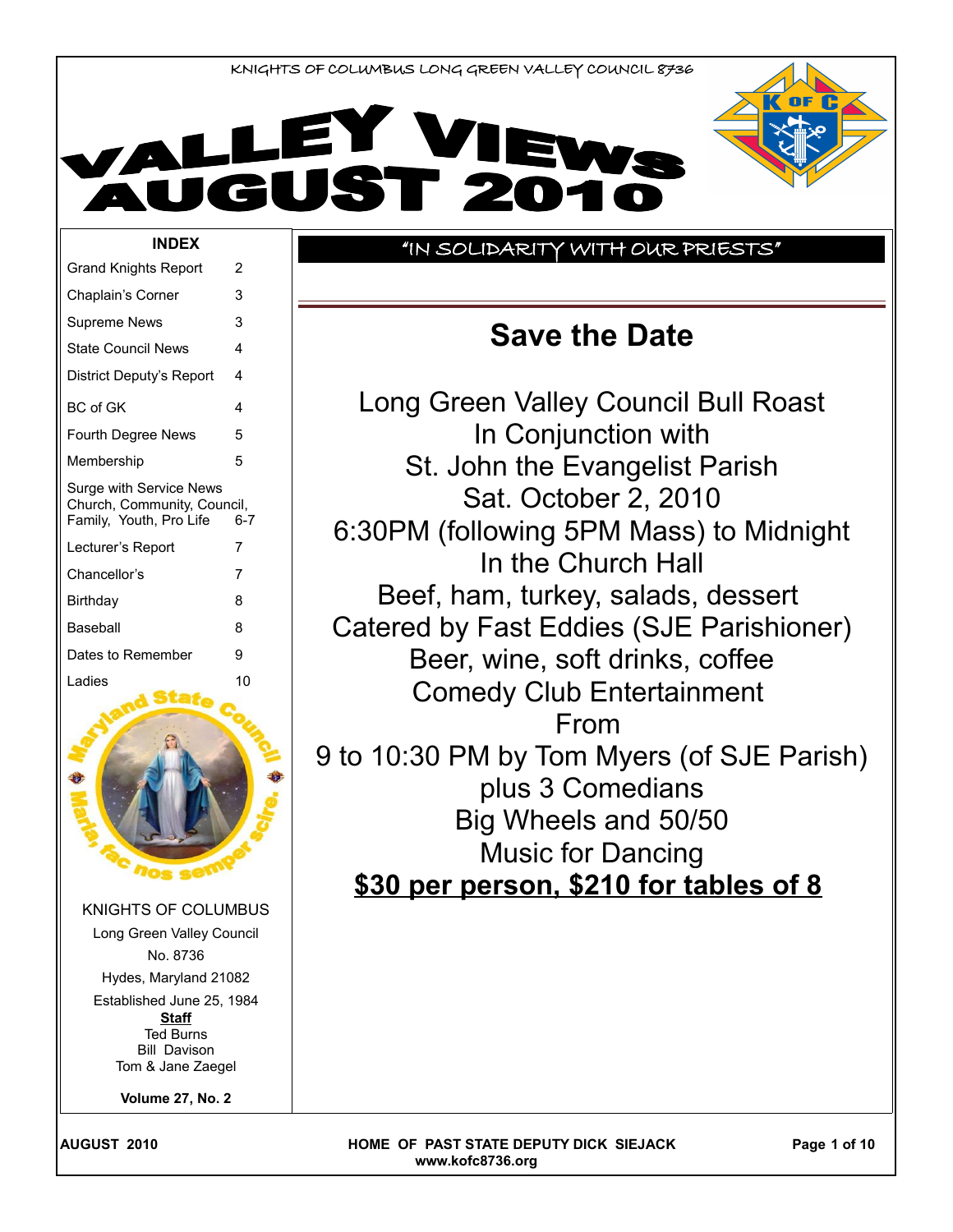## **GRAND KNIGHTS REPORT**

#### Dear Brothers,

We held our installation of the Council officers on Saturday, July 24. We had a good turnout of members, families and friends who came out on a stifling hot day to support the new leadership team. The dinner that followed in our council home was tremendous. We are very grateful to Mike Talipan ( and son Mikey), Larry Polk, Jim Schmidt, Sr., Jim Schmidt, Jr. and Danny Seibert for preparing and serving the terrific meal and drinks. We received numerous compliments from the guests. In addition we were honored that our Chaplain Father Foley not only recognized us at the mass he celebrated that evening, but also for his special acknowledgment after dinner on what the Knights have meant to him. We were honored that Bishop Newman was there to share the special evening with us. And it was a wonderful treat to have our Associate Chaplain Father Jack concelebrate the mass. Our visiting Seminarian, Bill Bosley, was there with us as well, and we send him off with our prayers and best wishes. We thank our Immediate Past State Deputy, Dick Siejack, and Pat for representing State Deputy Peter Davio. We welcome them both home after many years of special service to the State Council. And we were especially pleased that Dick presented us a special certificate from the State Council recognizing our accomplishment of STAR COUNCIL for this past year. Our new District Deputy, Jim Cross, did a great job leading and directing the Installation, assisted by our District Warden Ron Perzinsky. We thank them both for their flawless performance. The large contingent from Archbishop John Carroll Assembly Color Corp. provided additional dignity and pageantry to the program as always. We are very grateful to the Pop Stritzinger photography team, including Peter and Terry Bartlett, for capturing the entire program on video. The entire affair was great and the officers appreciate all who were there to share it with us.

I personally thank the retiring officers and program chairman for their successful efforts and support this past year, or years in some cases. While we did have a very successful year to be proud of, there is still much more to be accomplished, and there are some incomplete challenges remaining.

Lee Iacocca coined the phrase: "you can lead, follow, or get out of the way". Unfortunately we still have too many in our membership who have gotten out of the way and remain on the sidelines. The challenge for all the officers, leadership, and members of this council is to take proactive initiatives to encourage all capable brothers to get involved in our programs and activities. Yes, we want to grow our membership, but it is also very important to retain what we have and keep them active.

While we have made great progress in making our council and charitable activities more visible throughout the parish and community, it is critical for each and every one of us to continuously promote the Knights of Columbus. As the Catholic Church strives to rise above the turmoil and troubled times constantly stirred by the press, we need to be increasingly more visible as examples of what our Church and Faith is all about.

Who are these men they call Knights? We are proud Catholic soldiers and defenders of our Faith. Let us be constantly aware of this as we profess our faith, support our Church and Priests, and conduct the business and mission of the Knights of Columbus.

And so begins our new year. I ask for your increased support for me, the officers and especially the program director and chairmen. Please answer the call to serve when asked or inspired. And let us continue to stay faithful and be grateful.

Tom Zaegel, GK

**AUGUST 2010 HOME OF PAST STATE DEPUTY DICK SIEJACK Page 2 of 10 www.kofc8736.org**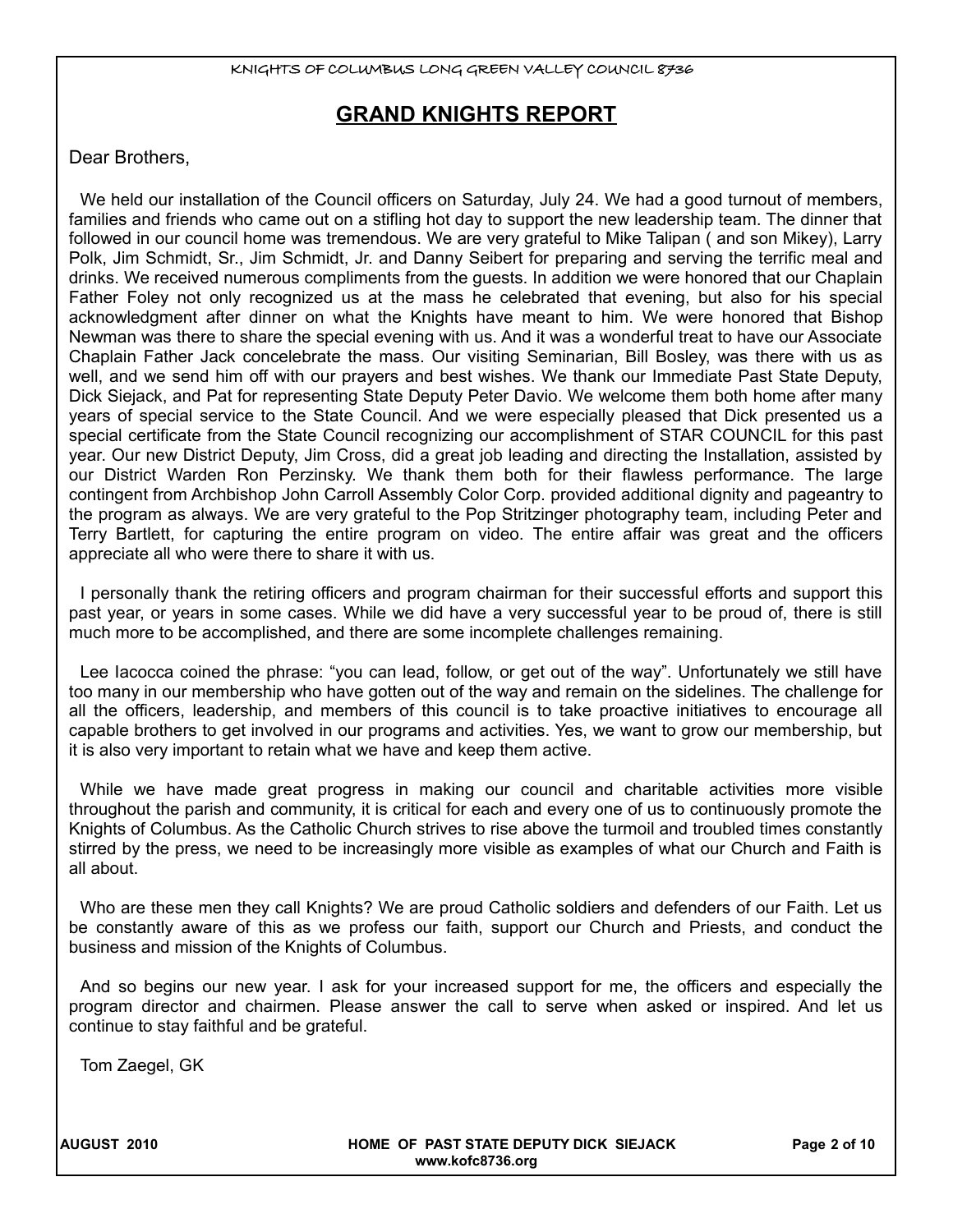## **CHAPLAIN'S REPORT**

Dear Brother Knights,

As the "crazy, hazy, lazy days of summer" are now upon us we should feel entitled to a little break in our schedules. Rest and relaxation are important for our physical, psychological, and spiritual health. We can even take some peaceful time to rejuvenate ourselves for the busy times ahead. The question might be what should we do to relax?

Hopefully, we will all have some vacation time. If this is the case, shouldn't we use this time for our best benefit? When we look to Jesus as a role model, the scriptures point out that He rested. He took time in the desert to relax and pray. He stopped to spend time with His family. If all this made sense for Jesus, why is it so hard for some of us. We would be well served to spend more time with our families. We could be doing all kinds of things with them, but they might prefer us being with them and enjoying their company. Besides family time, we need to devote time for God. How much time do we spend in prayer on a regular basis. Can we justify not having enough time now?

Finally, we can look to ourselves and think about time. How much time and patience do we have for ourselves? It would be a real disservice to constantly work and worry about things beyond our control. It is a shame when we do not take the time to enjoy life.

This summer let us use this time to work on ourselves. We deserve to relax and enjoy some rest. The work will always be there for us to do. If we do not care for ourselves, no one else will care for us. Jesus even said: "Love your neighbors as you love yourself".

## **SUPREME COUNCIL NEWS**

#### **Fostering International Relations**

For more than a century (from the late 19th century and much of the 20th century) the United States did not have formal diplomatic relations with the Holy See. The Knights of Columbus, as an American-born organization that enjoyed close relations with the Vatican through its work in the city of Rome, played a quiet role as an informal diplomatic channel between the U.S. government and the Holy See.

In the summer of 1943, after the WWII bombing of Rome by the Allied Forces during, it was Count Enrico Galeazzi, director of the Knights of Columbus office in Rome and governor of Vatican City State, who was sent with a letter from Pope Pius XII to President Roosevelt asking that urban centers be spared from further bombing. The letter was not delivered, but Roosevelt got the message. Rome was never bombed again by the Allies. Nearly 40 years later, the Knights of Columbus played a unique role in the relationship between the Vatican and the United States at the Knights' centenary convention. President Ronald Reagan and Cardinal Agostino Casaroli, Vatican Secretary of State, both in attendance, met and had a discussion that would soon lead to full diplomatic recognition of the Holy See by the U.S. government. Over the years, the Knights of Columbus has continued to work closely with the U.S. embassy to the Holy See in a variety of ways, including the cosponsorship of conferences on religious liberty with the embassy.

**AUGUST 2010 HOME OF PAST STATE DEPUTY DICK SIEJACK Page 3 of 10 www.kofc8736.org**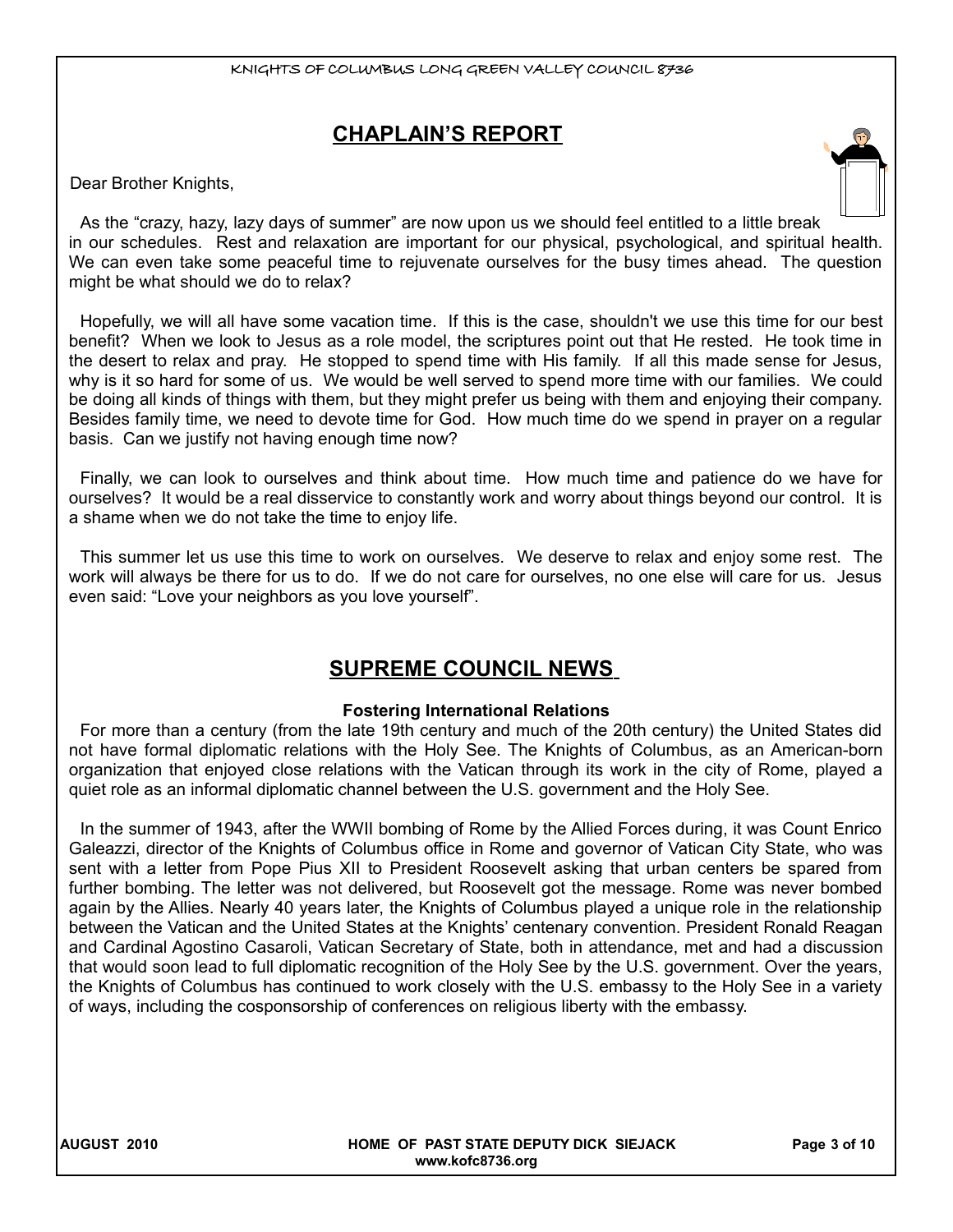## **STATE NEWS**

The Maryland State Council is planning a bus trip to Frankenmuth & Dearborn, Michigan for September 30 through October 4, 2010. The package includes 4 nights lodging, 4 breakfasts, 4 dinners including a family style dinner and Detroit Princess Riverboat Motown Dinner Cruise, a visit at Bronner's Chgristmas Wonderland, Rock & Roll Hall of Fame, Henry Ford Museum, St. Julian's Winery tour with wine tasting, the Longaberger Factory visit, taxes and meal gratuities and more. Cost is \$560 per person double occupancy. For more information and an itinerary contact Pat Ruckle at 410-905-6002 or psrbelair@aol.com. No refunds will be made after August 30, 2010.

We are also planning a series of "Knight Out at the Ball Park". In our neighborhood will be a game at Ironbird Stadium. The Ironbirds are playing the Oneota Tigers on Saturday September 4<sup>th</sup>, 2010. The tickets are \$12.00 each. Other games in the series include Saturday August 14 at Frederick Stadium, the Frederick Keys play the Winston-Salem Dash at 6 PM. These tickets are \$10 each. The last game will be on September 17 at the Blue Crabs stadium in Southern Maryland. The Blue Crabs play York beginning at 7:05 PM. Tickets are \$9.00 per person. For more information about any of the games, contact Maurice Hunt at 240-607-9199.

| Every Council a Star Council<br>numbers as of $7/22/2010$ |            |          |                |                  |  |  |  |
|-----------------------------------------------------------|------------|----------|----------------|------------------|--|--|--|
| Council No                                                | <b>New</b> | Dropped  | Net Membership | Net<br>Insurance |  |  |  |
|                                                           | Members    | Members  | Increase       | Increase         |  |  |  |
| 8736                                                      |            |          |                |                  |  |  |  |
| 9815                                                      |            |          |                |                  |  |  |  |
| 10100                                                     |            |          |                |                  |  |  |  |
| 11372                                                     |            |          |                |                  |  |  |  |
| District Total                                            | $0.00\%$   | $0.00\%$ |                |                  |  |  |  |

## **DISTRICT DEPUTY MESSAGE**

Star District Goals 46 New Members; 17 Insurance Members

As they say in Investing, Past performance is no guarantee of future results. In membership we have a clean slate. Membership happens by adding one member at a time. You have to wonder why we are slow to say we are Catholic and a member of the Knights of Columbus when we see Seventh Day Adventists going around ringing doorbells. I am not advising you to be obnoxious but to speak up a little about your faith and membership. There are Catholic men out there that would benefit from membership in our order. No matter how busy they are, knowing that there are like minded men going through the same day to day lives is reassuring. Taking a couple hours to recharge at a K of C meeting or activity may give them a fresh perspective on their faith, family and work life.

If they wish to become members they can take advantage of two councils with fine First Degree teams that will hold a First Degree every month of this fraternal year. The Fr. Wolfe 1<sup>st</sup> degree ceremonial team won the 1st place award as best team in the State of Maryland. What an inspirational way to enter the Knights of Columbus. Be sure to welcome each newer member when you see them as well as your long term brothers.

A few key dates, to remember: August 3-5 Supreme Convention in Washington DC; 1st Degree August 16<sup>th</sup> at Fr. Wolfe and September 28<sup>th</sup> at Long Green Valley. A 2<sup>nd</sup> degree will be held at Fr Wolfe on November 17th.

Vivat Jesus! Jim Cross, District Deputy 4

**AUGUST 2010 HOME OF PAST STATE DEPUTY DICK SIEJACK Page 4 of 10 www.kofc8736.org**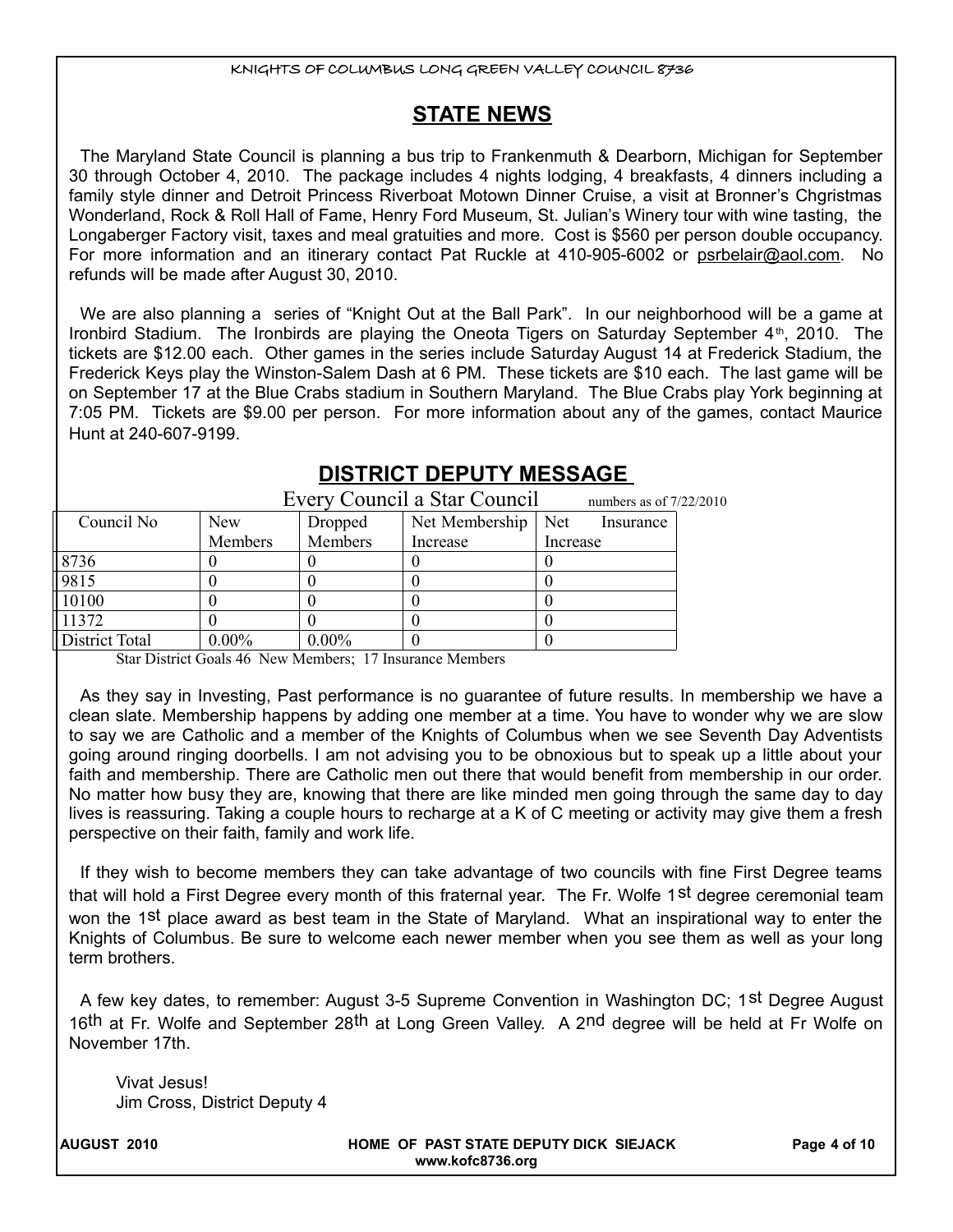#### Baltimore Chapter of Grand Knights News

Brothers,

The August meeting of the Baltimore Chapter of Grand Knights will be held on Thursday August 12, 2010 and hosted by Long Green Valley Council #8736. The meeting will be held in the hall of St. John the Evangelist Church. Our meeting begins at 8:00 PM and dress for the meeting is casual. Please make plans to attend.

On Sunday August 15, 2010 The Chapter will hold our installation of Officers during the celebration of Mass. Mass will begin at 2:00 PM at Our Lady Queen of Peace Church in Middle River. Following Mass there will be a reception in the parish hall. All those who plan to attend Mass and the reception should contact our Installation Chairman Greg Crist at 443-985-6471 no later than August 11, 2010. The cost for the reception is \$15.00 per person and checks should be made payable to Baltimore Chapter of Grand Knights. Please mail your check to Greg at 236 Rollingbrook Way, Catonsville, MD 21228. Chapter Officers will be in tuxedos with white jacket. Dress code for all others will be tuxedos or business suits. Ladies may dress accordingly. We look forward to seeing you at the installation.

## **FOURTH DEGREE NEWS**

Archbishop John Carroll Assembly 2378; Faithful Navigator Mike Novak

Sir Knights,

In keeping with our tradition of no August meetings, we will not meet in August. However we will hold our Installation of Officers on Saturday August 7, 2010 following 5:00 PM Mass at St. Francis de Sales Church in Abingdon. A reception will follow the installation in the church hall. If you have not already informed Worthy Faithful Navigator Mike Novak that you would be attending, it is now too late to register to attend the reception. However you are always welcome at the installation ceremony.

Our September meeting will be on Thursday September 16 at Our Lady of Grace Church in Parkton. The meeting begins at 8:00 PM and September will be Crab Night. You must let FN Mike Novak know if you will be attending and eating crabs so that we can have sufficient crabs available for everyone that wants them. The cost for crabs is \$16.00 per person, payable at the door. Please let Mike know by September 9, 2010. There will be hot dogs and other food available for Brothers who do not eat crabs. See you in September. Call Mike at (443) 402 1534 or via E-Mail at j.m.novak@comcast.net.

## **MEMBERSHIP DIRECTOR'S REPORT**

#### **Chuck Bogdanowicz, PGK: 410-592-5913;** [chuckbog@comcast.net](mailto:chuckbog@comcast.net)

Congratulation to our newest member Greg Sibiski who took his First degree on July 27. Our membership goal this fraternal year is 14 with 5 insurance members to obtain the Star Council award. We currently have 22 members in need of a Second degree and an additional 7 members who need their Third degree. As of the current State degree schedule, there is a Second degree at Belair Council 4714 on Monday, October 4, 2010 and a Third degree at Dundalk Council 2942 on Saturday, February 26, 2011. Please keep these dates open if you need these degrees. The membership team will be contacting you as these dates draw closer.

**AUGUST 2010 HOME OF PAST STATE DEPUTY DICK SIEJACK Page 5 of 10 www.kofc8736.org**

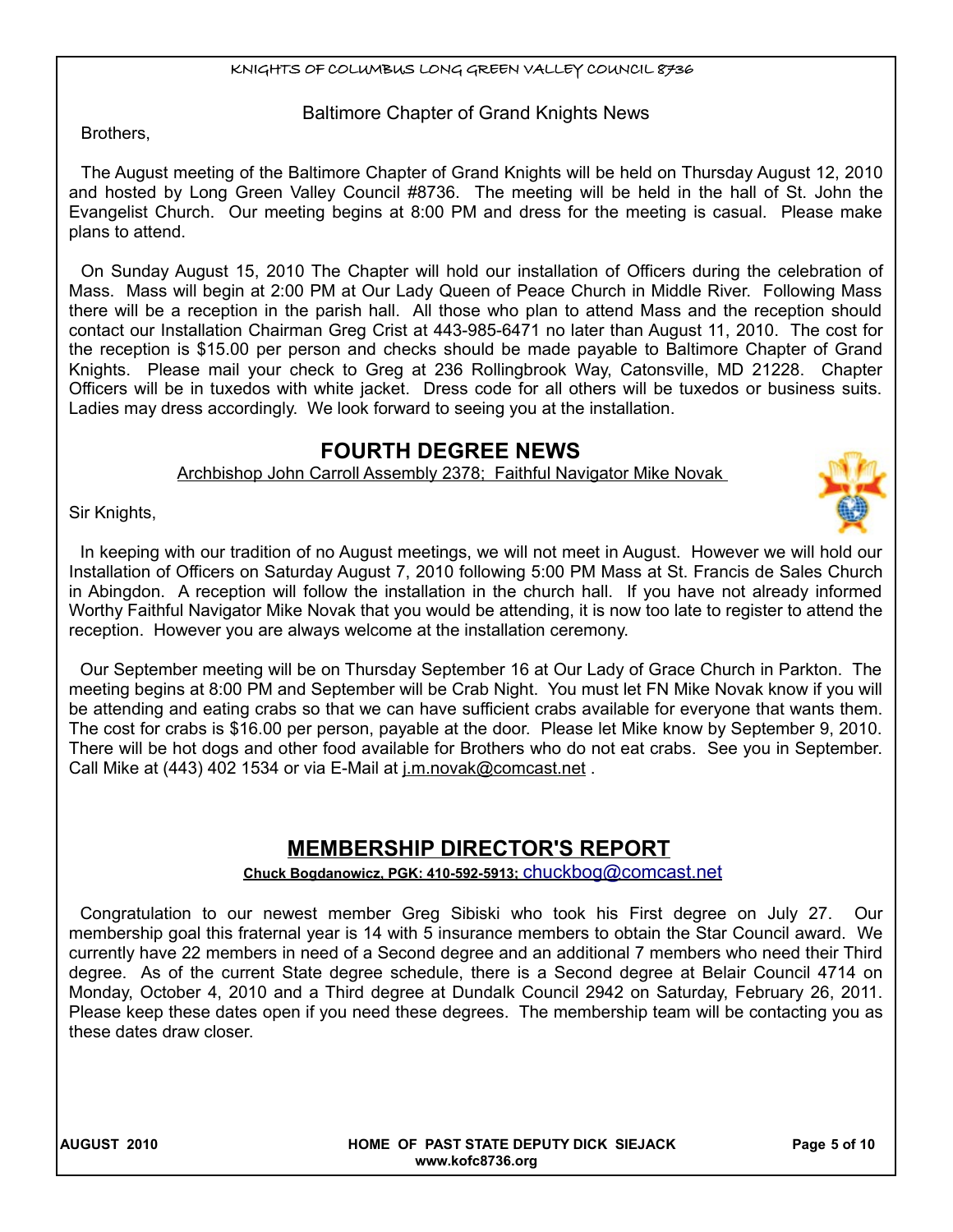## **FRATERNAL BENEFITS**

**Jerry Henderson 443-752-1694**

#### *Single Premium Whole Life*

**You may not be aware of a product the Knights of Columbus offer that has the following tremendous benefits:** 

- **One premium guarantees lifetime benefits**
- **A guaranteed immediate increase to your estate**
- **Tax deferred growth**
- **Funds can be used to offset long term care costs**
- **Avoids probate with a named beneficiary**
- **Complete access to your funds (cash value)**
- **GREAT CD AND ANNUITY ALTERNATIVE**
- **No market risk**

• Contact: Jerry Henderson (443)752-1694

Have a CD coming due and want to see a great alternative? Give me a call and let's see if this would be appropriate for you.

#### **PROGRAM DIRECTOR'S REPORT**

 **Mike Sallese, PGK; 443-852-1442; msallese11@verizon.net**

Brothers,

I hope you are enjoying the nice cool breezes of August as you sit in front of your fan. We are continuing to work on our calendar for the new year. We have the Family picnic this month, the Tootsie Roll drive soon and Fifth Sunday Mass on August 29<sup>th</sup>. We are hosting the Baltimore Chapter of Grand Knights on August 12<sup>th</sup>. And the kids are back in school by the end of this month.

Please check out the Activity Directors' articles in this newsletter. We will be talking about our upcoming activities as appropriate and asking for help. Please be kind when we ask you about chairing an activity. We hope to keep it to only needing you to chair one activity per year.

I would like to thank the following brothers for agreeing to serve as Activity Directors:

Church Activities – John Stansfield Community Activities – Mike Naumann Council Activities – Eric Shumaker Family Activities – Jim Schmidt Jr. Youth Activities – Josh Pippin Pro-Life Activities – Jim Cross Temporarily

Vivat Jesus!

**AUGUST 2010 HOME OF PAST STATE DEPUTY DICK SIEJACK Page 6 of 10 www.kofc8736.org**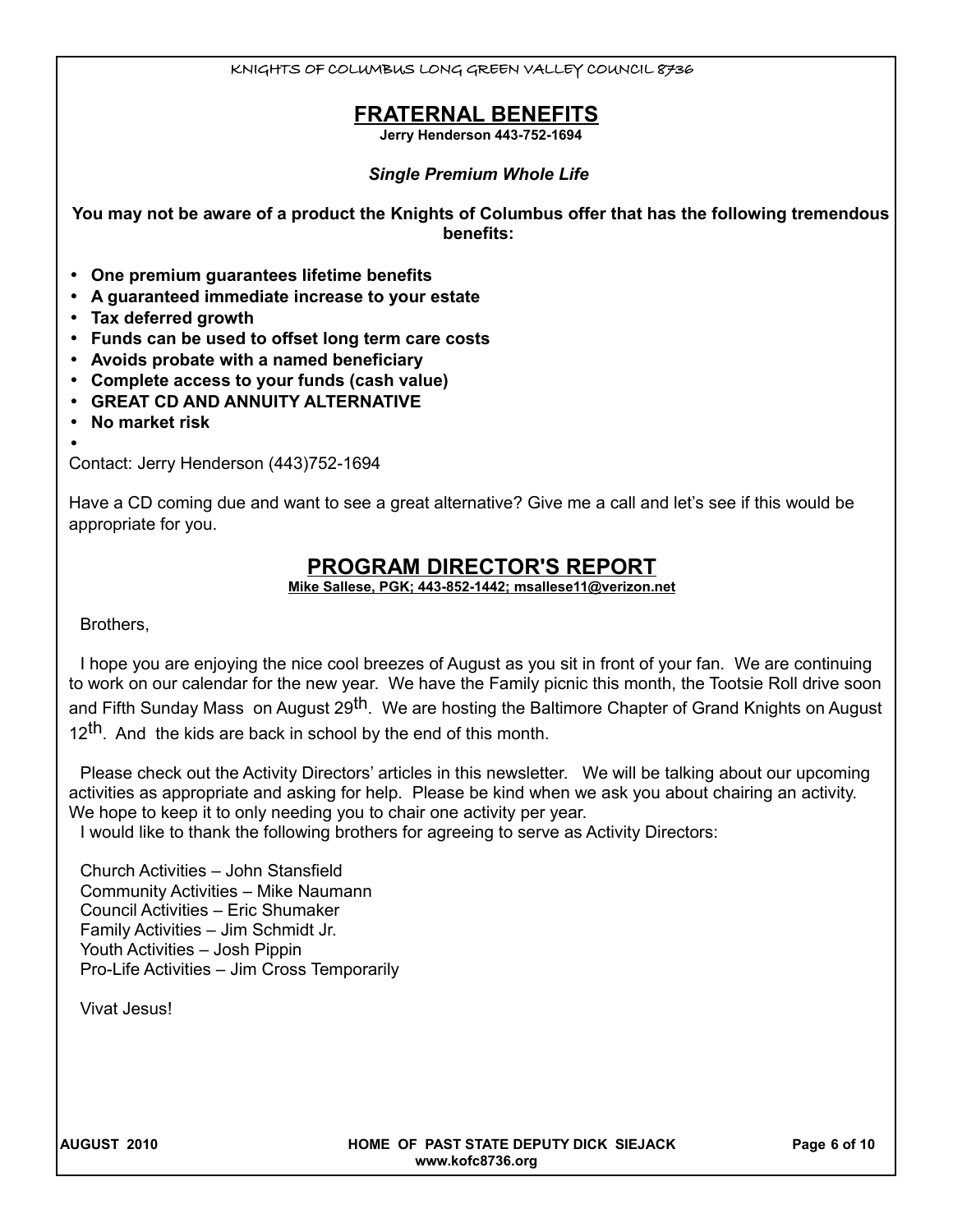## **COMMUNITY ACTIVITIES**

Mike Naumann 410-592-4884 mike.n@pioneernetwork.com

The first Community Activity of the fraternal year is our annual Tootsie Roll Drive. It funds our donations to organizations that assist people with intellectual disabilities like Camp Glow and the Special Olympics. Although traditionally an October activity, we start in mid September to get a head start on our collections.

This is an easy activity to get involved in. You are positioned in front of the exits of several local stores and offer tootsie rolls to people entering and exiting the store. If they choose, people drop donations into our specially labeled collection buckets. Each shift is only two hours long. Please plan to sign up for at least one shift. I will have a sign up sheet at Council meetings in September and October. . You can also contact me by phone or email at any time to express your interest.

## **CHURCH ACTIVITIES**

 Our first event will take place on Sunday, Aug. 29, which will be the 5th Sunday of the month. It has been our tradition to get as many members and their family to attend mass together and then go out for breakfast or brunch after wards.

Or we may do the Sat. evening mass and go out for dinner. Plans are still evolving and we hope to have a decision and plans in place by our next meeting on 8/10. Suggestions are welcomed and can be sent to John, Mike Sallese, Tom Zaegel or any of the officers.

We will also be making plans this month for Catechetical Sunday in September where we solute our Religion Instructors and Assistants in the SJE Parish School of Religion.

## **COUNCIL ACTIVITIES**

 The Council Officers, lead by DGK Joe Wenderoth, will be hosting a social gathering on Friday, Aug. 13, for all new members who have joined over the past 1-2 years. Details and invites will be sent out to the knight and his wife. We will present more information on our programs and activities, as well as more knowledge regarding the K of C Organization.

Tickets are on sale for the Bull Roast and Knight of Comedy coming up on Sat., Oct. 2. This is a joint program with SJE Parish and will help to support the school. Please make your reservations as soon as possible, as seating is limited and tickets will be selling quickly. See the web site and/or parish bulletin for all the details.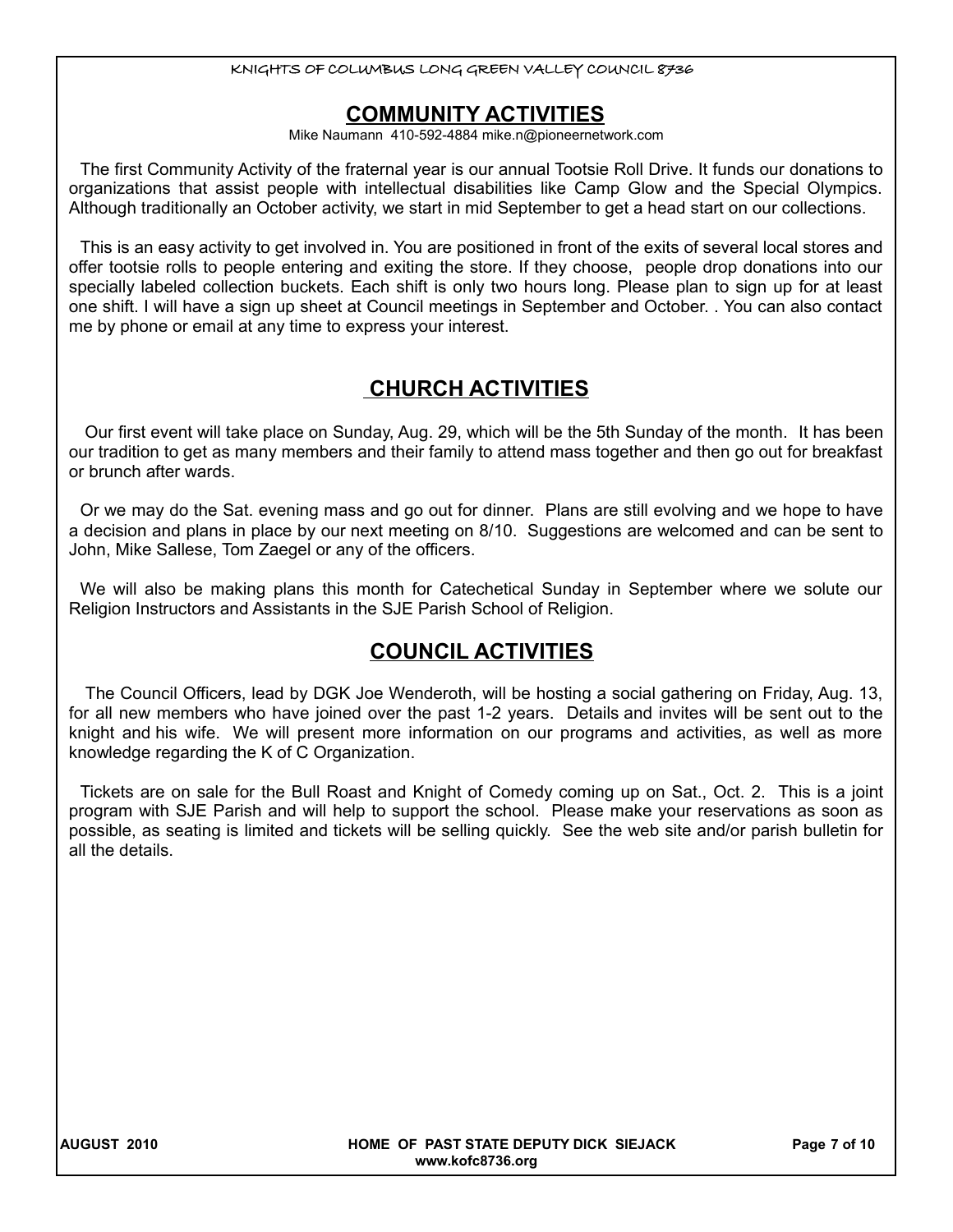## **YOUTH DIRECTOR'S REPORT**

Joshua Pippin (410)292-5987 j\_peregrin@msn.com

I am pleased to begin my duty as the new Youth Director. Hopefully, I will live up to the expectations of everyone in the council. Many people have already been very supportive with me, offering advice and assistance for whatever activities we decide to do, and I am very appreciative of the help.

I hope to reinstate programs such as Scales and Tales, as well as competitive activities such as the Basketball Free-throw. I am also interested in the Rocket Launch competition and other events that would incorporate science and engineering. With the Council's support, we could even instate new programs that have not yet been attempted.

I'm open for new ideas, and always grateful for advice.

## **PRO-LIFE**

Because of this Council's leadership and support, the newly formed Parish Respect Life Committee is growing in confidence and in numbers. It has been very active and plans to be even more so.

This is my last report as Pro-Life Committee Chairman and I could not leave without thanking all of you and the Knights' Ladies for our prayers and support. I am deeply grateful.

## **LECTURER'S REPORT**

#### **Chuck Bogdanowicz, PGK: 410-592-5913; [chuckbog@comcast.net](mailto:chuckbog@comcast.net)**

As we start the new fraternal year, I am looking for any suggestions for programs or activities that might be of interest to the membership. If appropriate we could also invite the ladies and parish members. With our new media center, we will have the ability to use the internet, DVD, and HDTV to present programs and expand our social activities. Please let me know if you have any ideas.

## **CHANCELLOR'S REPORT**

#### **Bob McGraw, Work 410-887-1828, Cell/Text 443-299-7732, E-mail rsmcgraw@verizon.net**

Feel free to contact me if you know of any brother or family member that is in need of prayers.

Please continue to pray for the following:

#### **Brothers:**

John Robinson

#### Relations:

Mary Renshaw, Wife of Brother Robert Renshaw Stanley Gibson, Brother of Brother Sam Gibson Tim Lince, Brother-in-Law of Brother Thomas Rowan Doris Duncan, Mother in Law of Brother Thomas Rowan Tory Robinson, Wife of Brother John Robinson William Schmidt Jr., Brother of Jim Schmidt Becky Sinton, Daughter of Brother Charles Elbert Carol Messenger, Wife of Brother Gene Messenger Mary Weber, Wife of Brother Paul Weber

**AUGUST 2010 HOME OF PAST STATE DEPUTY DICK SIEJACK Page 8 of 10 www.kofc8736.org**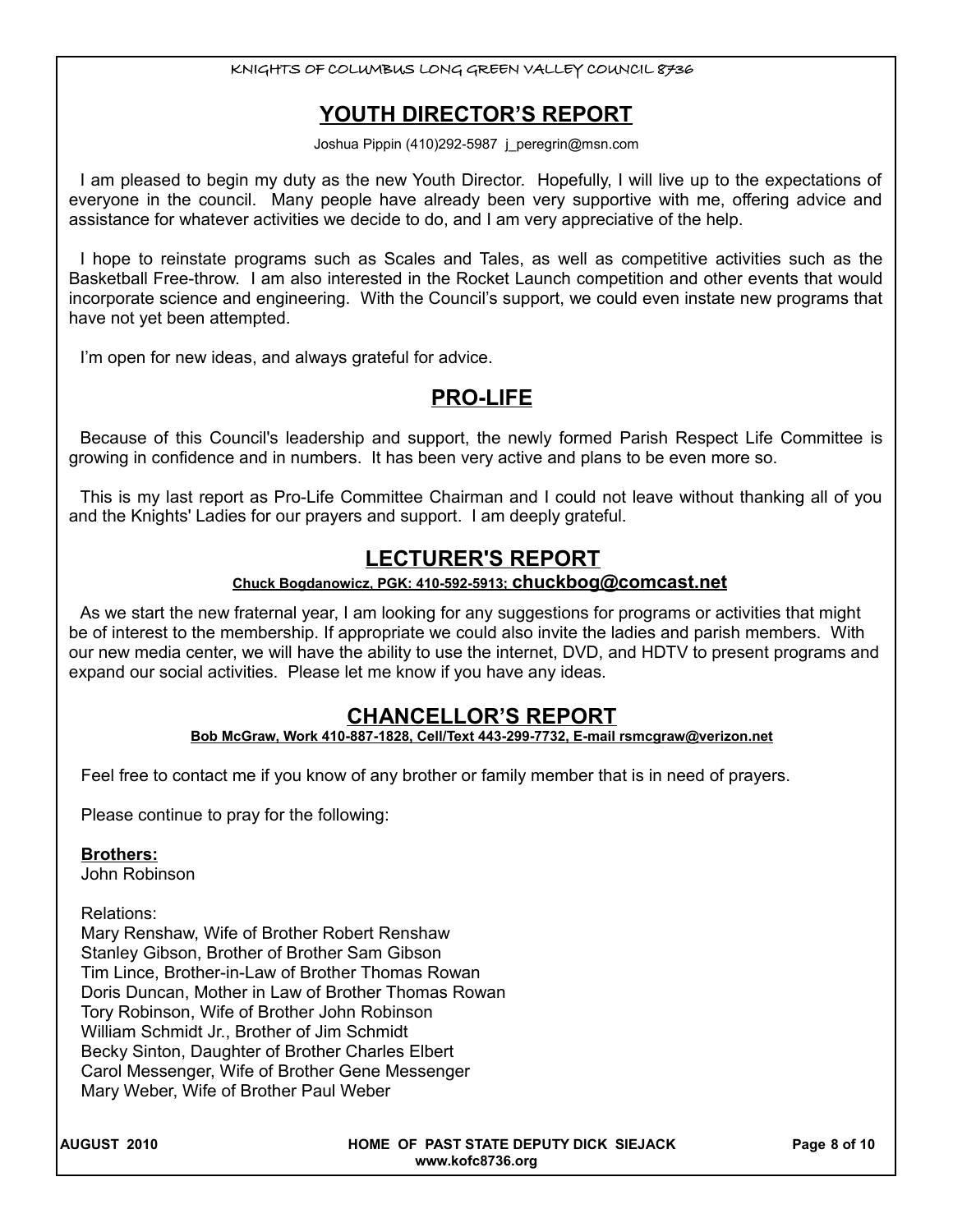Carolyn Thuman, Wife of Brother George Thuman Mary Cyphers, Wife of Brother Robert Cyphers

#### **Deceased**

Gertrude Gibson, Mother of Brother Sam Gibson Sarah Salamone, Mother in Law of Brother Ross Galeano James McComas, Brother of Carroll McComas Elizabeth Schott, Sister of Jim Schmidt, Sr.

## **AUGUST BIRTHDAYS**

| 2  | <b>Bill Ensor</b>    | $\overline{2}$ |
|----|----------------------|----------------|
| 2  | John Jancuk          | 5              |
| 9  | <b>Bob Cyphers</b>   | 13             |
| 14 | <b>Bob McGraw</b>    | 15             |
| 15 | <b>Paul Schmidt</b>  | 18             |
| 19 | <b>Dick Spinner</b>  | 20             |
| 21 | <b>Bob Dee</b>       | 23             |
| 23 | Doug Byerly          | 26             |
| 26 | <b>Larry Daniels</b> | 27             |
| 27 | Tom Weber            | 28             |
|    |                      |                |

## **BASEBALL GAMES**

**Bob Renshaw 410 592 8406**

We have only five games left to work this year. The two games in September are with the Red Sox and the Yankees. These should be good money makers for the Council. We have worked some of the recent games with the bare minimum of help. This is particularly difficult for the people who do volunteer because there is no break. Many of us can work games but we can not stand continuously for that period of time. Just two or three additional people can make all the difference.

Please review the remaining schedule and choose the games that you can work. If you have not signed up at a meeting or been called by one of the callers, contact me, Bob Renshaw at 410-592-8406 or Jim Schmidt at 410-592-8891. You can email me at baltobob@comcast.net.

08/06/2010 7:05 PM Fri Chicago 08/20/2010 7:05 PM Fri Rangers 09/02/2010 7:05 PM Thur Red Sox 09/17/2010 7:05 PM Fri New York 10/01/2010 7:05 PM Fri Tigers

**AUGUST 2010 HOME OF PAST STATE DEPUTY DICK SIEJACK Page 9 of 10 www.kofc8736.org**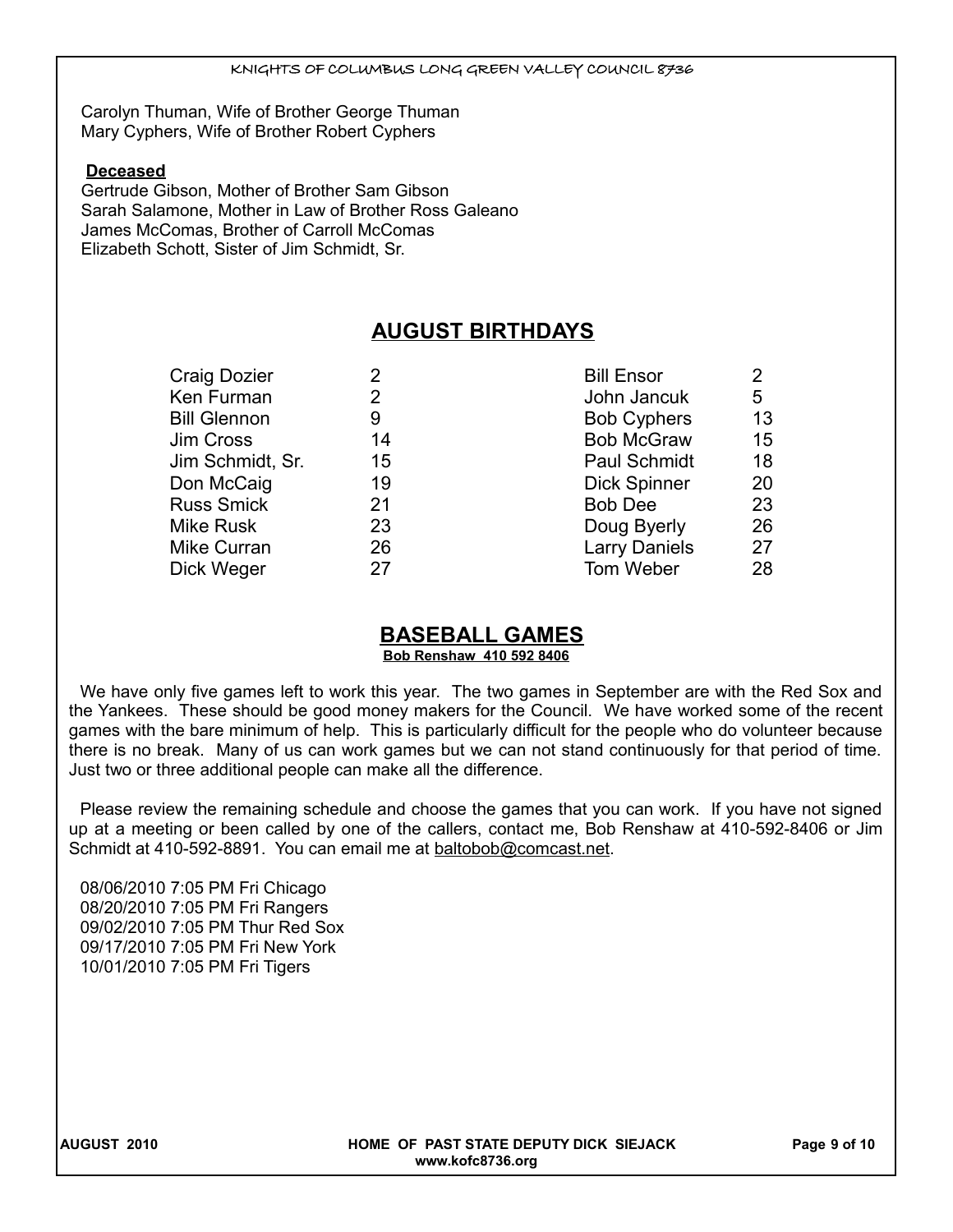## **DATES TO REMEMBER**

| <b>DATE</b>                                                 | <b>DAY</b>                                                                     | <b>TIME</b>                                                               | <b>ACTIVITY</b>                                                                                                                                                                                                                     | <b>LOCATION</b>                                                                                                                                                                               |  |
|-------------------------------------------------------------|--------------------------------------------------------------------------------|---------------------------------------------------------------------------|-------------------------------------------------------------------------------------------------------------------------------------------------------------------------------------------------------------------------------------|-----------------------------------------------------------------------------------------------------------------------------------------------------------------------------------------------|--|
|                                                             |                                                                                |                                                                           | <b>AUGUST</b>                                                                                                                                                                                                                       |                                                                                                                                                                                               |  |
| 01                                                          | Sun.                                                                           | Noon                                                                      | <b>Council Picnic</b>                                                                                                                                                                                                               | <b>Rocks State Park</b>                                                                                                                                                                       |  |
| 03/05                                                       | Tues/Thurs.                                                                    |                                                                           | <b>Supreme Convention</b>                                                                                                                                                                                                           | Washington, DC                                                                                                                                                                                |  |
| 05                                                          | Thurs.                                                                         | 7:00 PM                                                                   | <b>Officers Meeting</b>                                                                                                                                                                                                             | <b>Council Home</b>                                                                                                                                                                           |  |
| 06                                                          | Fri.                                                                           | 7:05 PM                                                                   | <b>Baseball Game-Chicago</b>                                                                                                                                                                                                        | <b>Camden Yards</b>                                                                                                                                                                           |  |
| 07                                                          | Sat.                                                                           | 5:00 PM                                                                   | Fourth Degree Installation                                                                                                                                                                                                          | Fr. Wolfe Council                                                                                                                                                                             |  |
| 10                                                          | Tues.                                                                          | 8:00 PM                                                                   | <b>Business Meeting</b>                                                                                                                                                                                                             | <b>Council Home</b>                                                                                                                                                                           |  |
| 12                                                          | Thurs.                                                                         | 8:00 PM                                                                   | <b>BCGK Meeting</b>                                                                                                                                                                                                                 | St. Johns Church Hall                                                                                                                                                                         |  |
| 13                                                          | Fri.                                                                           |                                                                           | <b>New Members Social</b>                                                                                                                                                                                                           | <b>Council Home</b>                                                                                                                                                                           |  |
| 16                                                          | Mon.                                                                           |                                                                           | <b>First Degree Exemplification</b>                                                                                                                                                                                                 | Fr. M. Wolfe Council                                                                                                                                                                          |  |
| 17                                                          | Thurs.                                                                         |                                                                           | NO ABJC MEETING THIS MONTH                                                                                                                                                                                                          |                                                                                                                                                                                               |  |
| 20                                                          | Fri.                                                                           | 7:05 PM                                                                   | <b>Baseball Game-Rangers</b>                                                                                                                                                                                                        | <b>Camden Yards</b>                                                                                                                                                                           |  |
| 21                                                          | Sat.                                                                           |                                                                           | <b>Testimonial for</b><br><b>State Deputy Dick Seijack</b>                                                                                                                                                                          | <b>Columbus Gradens</b>                                                                                                                                                                       |  |
| 24                                                          | Tues.                                                                          | 8:00 PM                                                                   | Social Meeting                                                                                                                                                                                                                      | <b>Council Home</b>                                                                                                                                                                           |  |
| 30                                                          | Sun.                                                                           |                                                                           | <b>Fifth Sunday</b>                                                                                                                                                                                                                 |                                                                                                                                                                                               |  |
| <b>SEPTEMBER</b>                                            |                                                                                |                                                                           |                                                                                                                                                                                                                                     |                                                                                                                                                                                               |  |
| $\overline{2}$<br>6<br>9<br>9<br>19<br>14<br>16<br>17<br>28 | Thurs.<br>Mon.<br>Thurs.<br>Thurs.<br>Sun.<br>Tues.<br>Thurs.<br>Fri.<br>Tues. | 7:05 PM<br>8:00 PM<br>7:00 PM<br>8:00 PM<br>8:00 PM<br>7:05 PM<br>8:00 PM | <b>Baseball Game-Redsox</b><br><b>BCGK Meeting</b><br><b>Officers Meeting</b><br>Catechetical Sunday,<br>Honor teachers<br><b>Business Meeting</b><br><b>ABJC Meeting</b><br>Baseabll game-Yankees<br><b>Council Social Meeting</b> | Camden yards<br>Labor Day Holiday<br>Notre Dame Council<br><b>Council Home</b><br>St. Johns Church<br><b>Council Home</b><br>Fr. O'Neil Council<br><b>Camden Yards</b><br><b>Council Home</b> |  |
|                                                             |                                                                                |                                                                           |                                                                                                                                                                                                                                     |                                                                                                                                                                                               |  |
| <b>AUGUST 2010</b>                                          |                                                                                |                                                                           | HOME OF PAST STATE DEPUTY DICK SIEJACK<br>www.kofc8736.org                                                                                                                                                                          | Page 10 of 10                                                                                                                                                                                 |  |